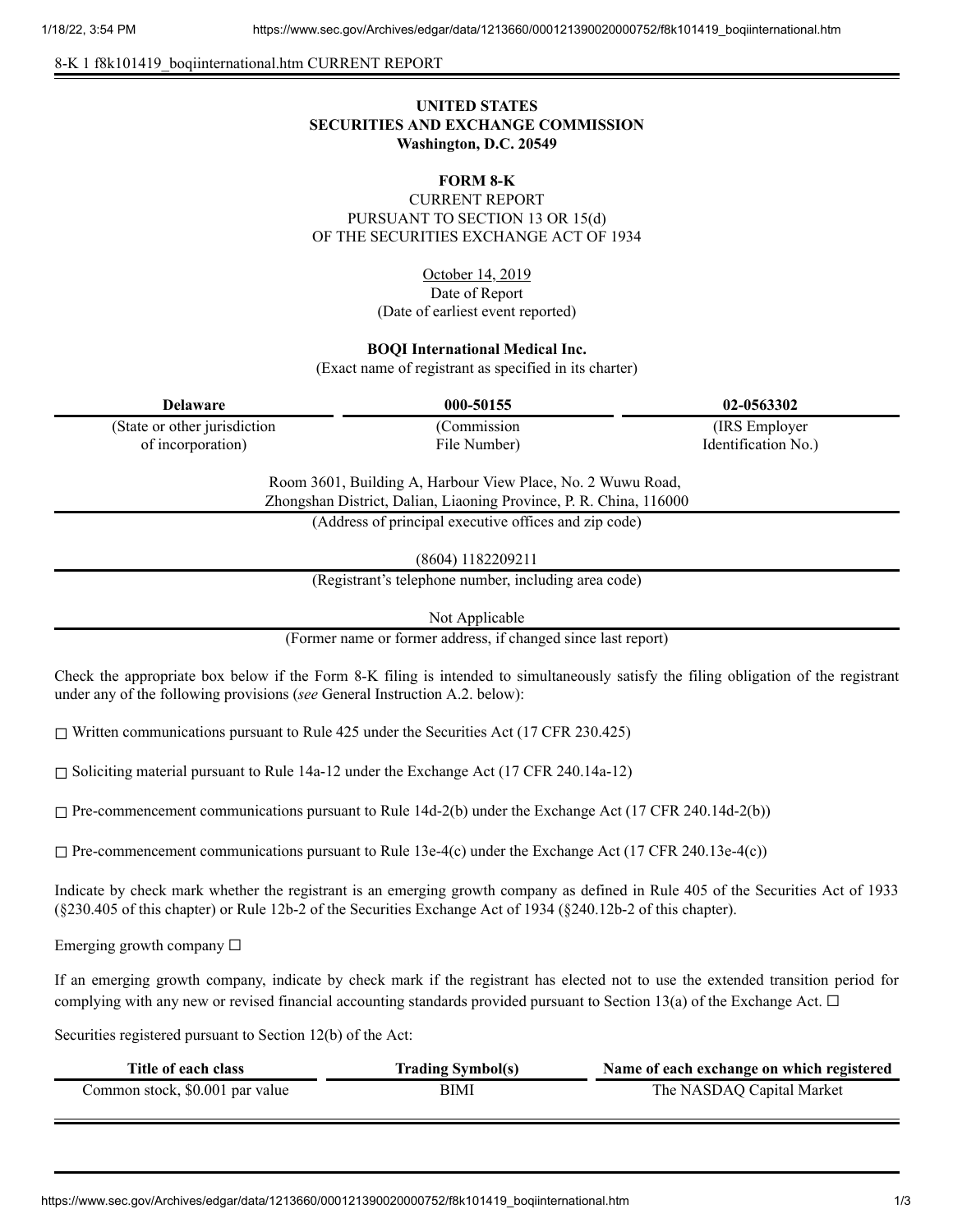# **Item 8.01. Other Events.**

On October 14, 2019, BOQI International Medical, Inc., previously known as NF Energy Saving Corporation (the "Company") completed the acquisition of Lasting Wisdom Holdings Limited ("Lasting"), a company organized under the laws of the British Virgin Islands (the "BVI"). The Company is filing this Current Report on Form 8-K to provide additional updated historical and pro forma financial information as set forth under Item 9.01 below.

## **Item 9.01. Financial Statements and Exhibits.**

## *(a) Financial Statements of Business Acquired*

Filed herewith as Exhibit 99.1 to this Form 8-K and incorporated herein by reference are unaudited Condensed Consolidated Financial Statements for Lasting for the nine-month periods ended September 30, 2019 and 2018.

Filed herewith as Exhibit 99.2 to this Form 8-K and incorporated herein by reference are audited Consolidated Financial Statements for Lasting for the years ended December 31, 2018 and 2017.

#### *(b) Pro Forma Financial Statements*

Filed herewith as Exhibit 99.3 to this Form 8-K and incorporated herein by reference are the unaudited pro forma condensed combined financial information of the Company as of and for the nine months ended September 30, 2019 and for the year ended December 31, 2018.

| Exhibit | <b>Description</b>                                                                                                     |
|---------|------------------------------------------------------------------------------------------------------------------------|
| 99.1    | Condensed Consolidated Financial Statements for Lasting Wisdom Holdings Limited, a British Virgin Islands corporation, |
|         | for the nine-month periods ended September 30, 2019 and 2018.                                                          |
| 99.2    | Consolidated Financial Statements for Lasting Wisdom Holdings Limited, a British Virgin Islands corporation, for the   |
|         | years ended December 31, 2018 and 2017.                                                                                |
| 99.3    | Pro forma Condensed Combined Financial Information for BOQI International Medical, Inc., for the nine-month period     |
|         | ended September 30, 2019 and for the year ended December 31, 2018.                                                     |
|         |                                                                                                                        |

1